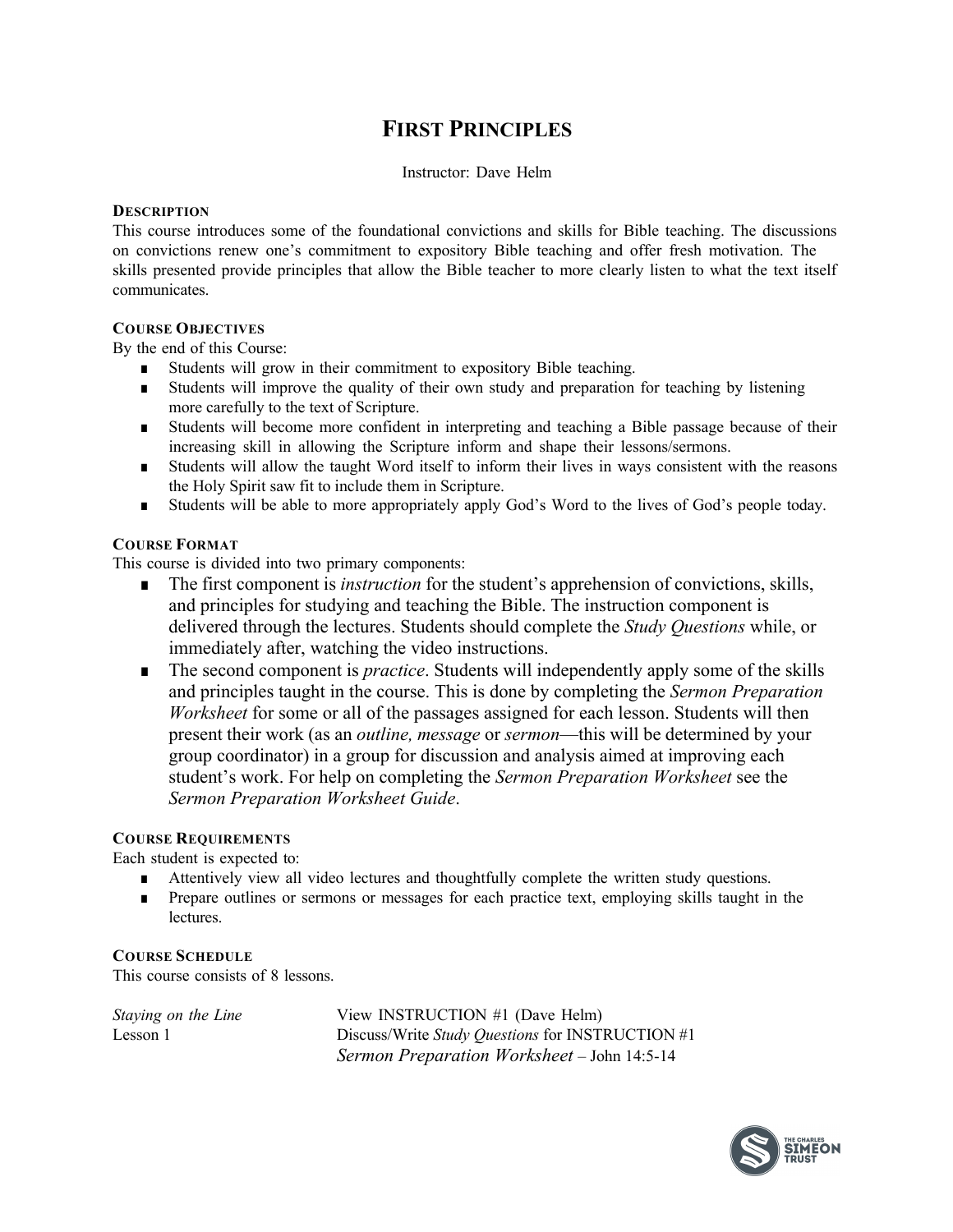| Pathway for Preparation<br>Lesson 2 | View INSTRUCTION #2 (Dave Helm)<br>Discuss/Write Study Questions for INSTRUCTION #2<br>Sermon Preparation Worksheet - John 13:1-20                                                                                                                                                                                                                                                             |
|-------------------------------------|------------------------------------------------------------------------------------------------------------------------------------------------------------------------------------------------------------------------------------------------------------------------------------------------------------------------------------------------------------------------------------------------|
| Context<br>Lesson 3                 | View INSTRUCTION #3 (Dave Helm)<br>Discuss/Write Study Questions for INSTRUCTION #3                                                                                                                                                                                                                                                                                                            |
|                                     | Sermon Preparation Worksheet - 1 Samuel 2:1-11                                                                                                                                                                                                                                                                                                                                                 |
| <i>Structure</i><br>Lesson 4        | View INSTRUCTION #4 (Dave Helm)<br>Discuss/Write Study Questions for INSTRUCTION #4                                                                                                                                                                                                                                                                                                            |
|                                     | Sermon Preparation Worksheet - *Ephesians 3:14-21;<br>Mark 5; Job 31                                                                                                                                                                                                                                                                                                                           |
|                                     | *Please note: instead of completing the entire Sermon Preparation Worksheet<br>for all three passages, complete only the first question (dealing with structure)<br>for each of these three texts (above). This gives you the opportunity to<br>practice using the strategies presented in the lesson to find structure in each<br>of the three text types (discourse, narrative, and poetry). |
| Melodic Line                        | View INSTRUCTION #5 (Dave Helm)                                                                                                                                                                                                                                                                                                                                                                |
| Lesson 5                            | Discuss/Write Study Questions for INSTRUCTION #5<br>Sermon Preparation Worksheet - Nahum 1:2-8                                                                                                                                                                                                                                                                                                 |
| Text and Framework                  | View INSTRUCTION #6 (Dave Helm)                                                                                                                                                                                                                                                                                                                                                                |
| Lesson 6                            | Discuss/Write Study Questions for INSTRUCTION #6<br>Sermon Preparation Worksheet - Philippians 4:10-20                                                                                                                                                                                                                                                                                         |
| Seeing Jesus                        | View INSTRUCTION #7 (Dave Helm)                                                                                                                                                                                                                                                                                                                                                                |
| Lesson 7                            | Discuss/Write Study Questions for INSTRUCTION #7<br>Sermon Preparation Worksheet - 1 Corinthians 6:1-8                                                                                                                                                                                                                                                                                         |
| The Bible for Life<br>Lesson 8      | View INSTRUCTION #8 (Dave Helm)<br>Discuss/Write Study Questions for INSTRUCTION #8                                                                                                                                                                                                                                                                                                            |
|                                     | Sermon Preparation Worksheet - Ephesians 6:10-20                                                                                                                                                                                                                                                                                                                                               |

#### **COURSE RESOURCES**

- Beale, G.K., *Handbook on the New Testament Use of the Old Testament: Exegesis and Interpretation*, Grand Rapids: Baker Academic, 2012.
- Caird, G.B., *The Language and Imagery of the Bible*. Grand Rapids: Eerdmans, 1980.
- Chapell, Bryan, *Christ-Centered Preaching: Redeeming the Expository Sermon*, Second Edition, Grand Rapids: Baker Books, 2005.

Clowney, Edmund P., *Preaching Christ in All of Scripture*, Wheaton: Crossway, 2003.